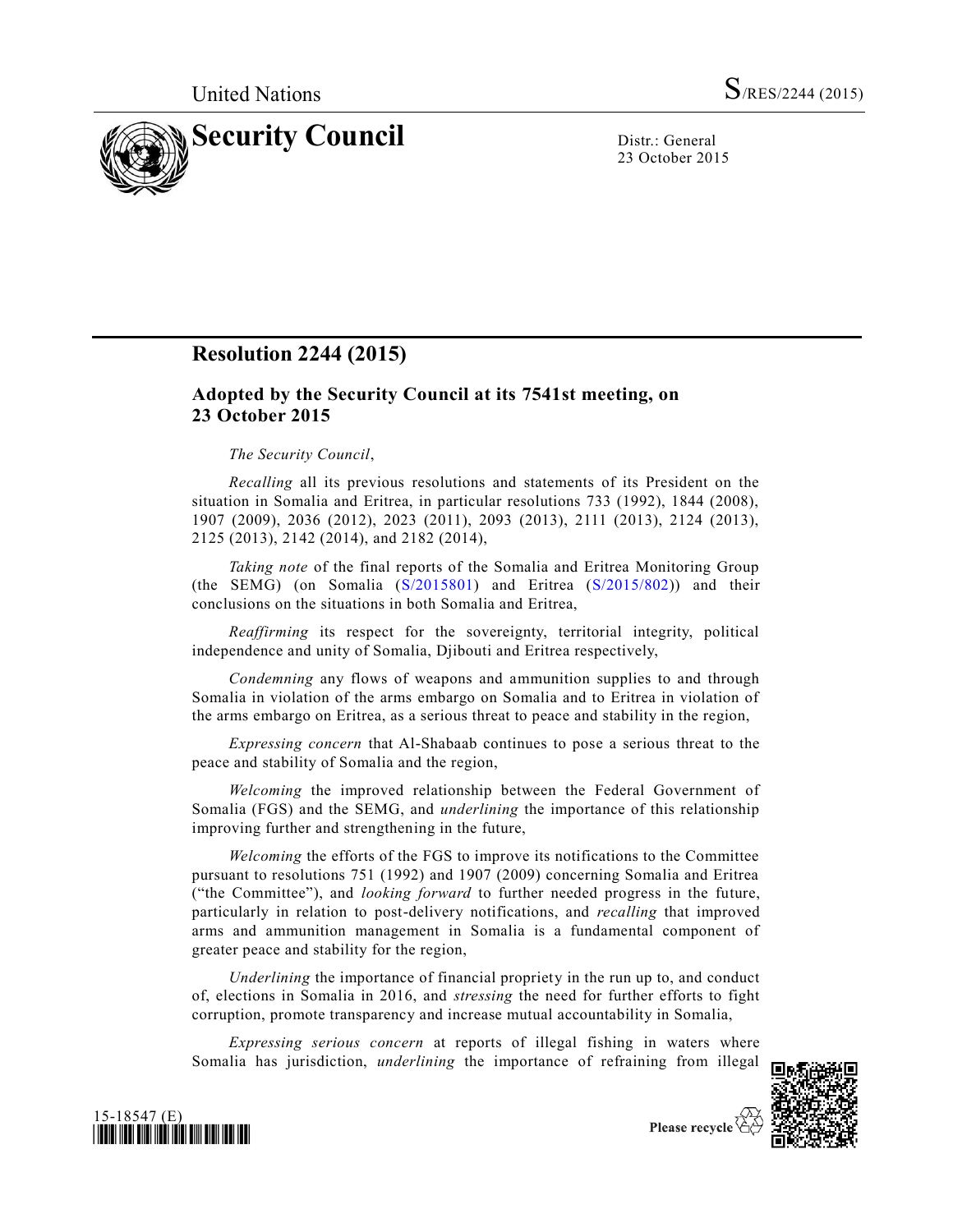fishing, and *encouraging* the FGS, with the support of the international community, to ensure that fishing licenses are issued in a responsible manner and in line with the appropriate Somali legal framework,

*Expressing serious concern* at the increasing difficulties in delivering humanitarian aid in Somalia, *condemning* in the strongest terms any party obstructing the delivery of humanitarian assistance, as well as the misappropriation or diversion of any humanitarian funds,

*Recalling* that the FGS has the primary responsibility to protect its population, and *recognising* the FGS' responsibility to build its own national security forces,

*Taking note* of the two videoconference meetings and three letters between the representative of the Government of Eritrea and the SEMG, expressing concern that the SEMG has not been able to visit Eritrea since 2011 and fully discharge its mandate *urging* the Government of Eritrea to deepen its cooperation with the SEMG, including through regular visits to Eritrea by the SEMG, and *underlining* that deepened cooperation will help the Security Council be better informed about Eritrea's compliance with the relevant Security Council resolutions,

*Taking note* that during the course of its current and previous mandate the SEMG has not found any evidence that the Government of Eritrea is supporting Al-Shabaab,

*Expressing concern* over reports by the SEMG of ongoing Eritrean support for certain regional armed groups, and *encouraging* the SEMG to provide further detailed reporting and evidence on this issue,

*Underlining* the importance it attaches to all Member States complying with the terms of the arms embargo imposed on Eritrea by resolution 1907 (2009),

*Stressing* its demand that Eritrea make available information, including to the SEMG, pertaining to the Djiboutian combatants missing in action since the clashes of 2008 so that those concerned may ascertain the presence and conditions of the Djiboutian prisoners of war, and *expressing* its hope that the mediation efforts of the State of Qatar helps lead to the resolution of this issue as well as the border dispute between Djibouti and Eritrea,

*Determining* that the situation in Somalia, as well as the dispute between Djibouti and Eritrea, continues to constitute a threat to international peace and security in the region,

*Acting* under Chapter VII of the Charter of the United Nations,

1. *Reaffirms* the arms embargo on Somalia, imposed by paragraph 5 of resolution 733 (1992) and further elaborated upon in paragraphs 1 and 2 of resolution 1425 (2002) and modified by paragraphs 33 to 38 of resolution 2093 (2013) and paragraphs 4 to 17 of resolution 2111 (2013), paragraph 14 of resolution 2125 (2013), and paragraph 2 of resolution 2142 (2014) (hereafter referred to as "the arms embargo on Somalia");

2. *Decides* to renew the provisions set out in paragraph 2 of resolution 2142 (2014) until 15 November 2016, and in that context *reiterates* that the arms embargo on Somalia shall not apply to deliveries of weapons, ammunition or military equipment or the provision of advice, assistance or training, intended solely for the development of the Security Forces of the FGS, to provide security for the Somali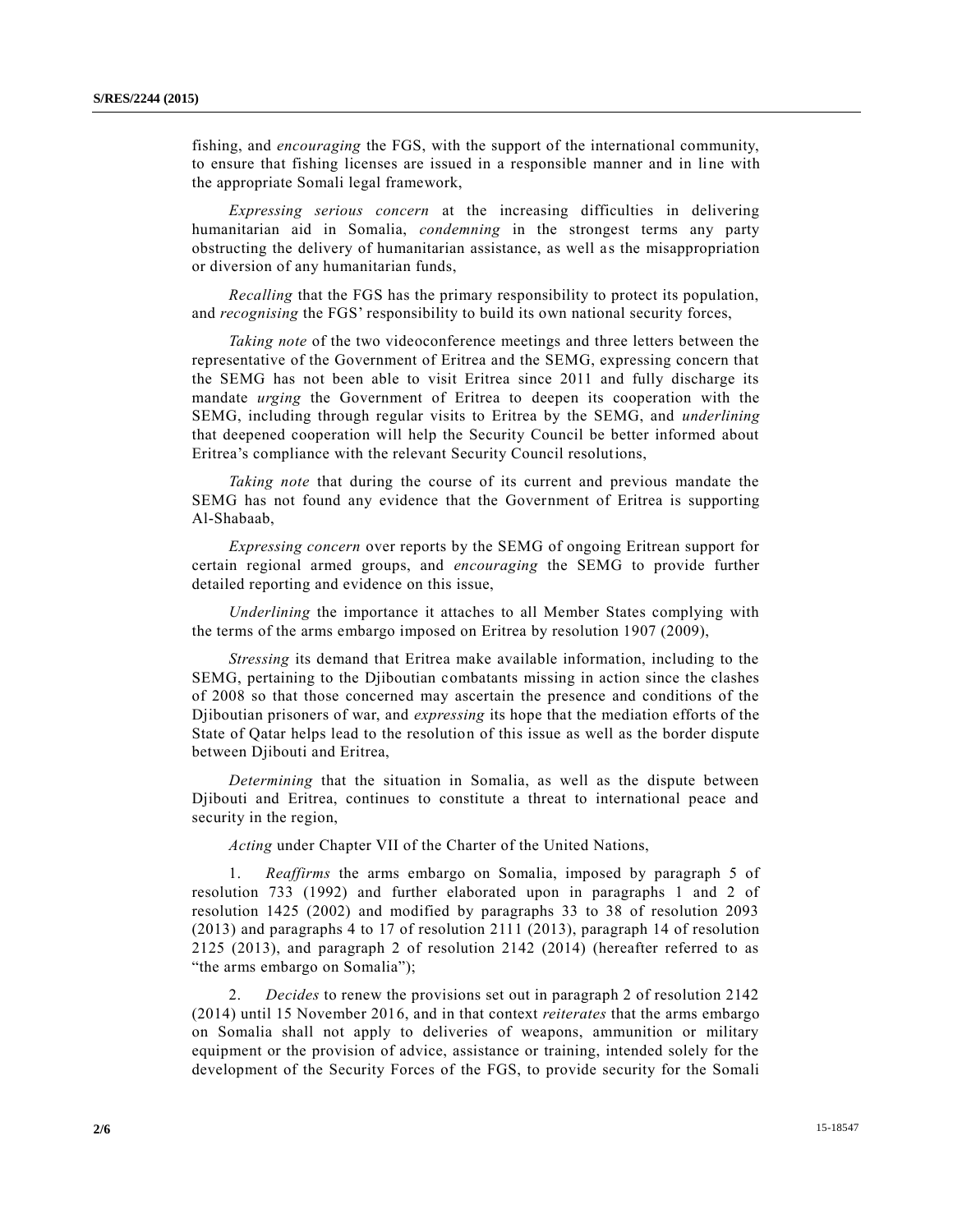people, except in relation to deliveries of the items set out in the annex of resolution 2111 (2013);

3. *Affirms* that the entry into Somali ports for temporary visits of vessels carrying arms and related materiel for defensive purposes does not amount to a delivery of such items in violation of the arms embargo on Somalia, provided that such items remain at all times aboard such vessels;

4. *Requests* the Committee, within 90 days of adoption of this resolution, to publish an implementation assistance notice summarising the arms embargo restrictions in place for Somalia and Eritrea, as well as outlining exemptions to the arms embargo;

5. *Reiterates* that weapons or military equipment sold or supplied solely for the development of the Security Forces of the Federal Government of Somalia may not be resold to, transferred to, or made available for use by, any individual or entity not in the service of the Security Forces of the Federal Government of Somalia, and *underlines* the responsibility of the Federal Government of Somalia to ensure the safe and effective management, storage and security of their stockpiles;

6. *Welcomes* in this regard the commencement, by the FGS, of a more rigorous weapons registration, recording and marking procedure, *expresses concern* at reports of continued weapons diversion from within the FGS, *notes* that further improved weapons management is vital in order to prevent the diversion of weapons, *calls upon* the FGS to conduct a baseline inventory of military equipment, arms and ammunition in the possession of the security forces of the FGS, assessed against their respective strength and needs, and *urges* Member States to support improved weapons and ammunition management and the establishment of a 'Joint Verification Team' to improve the capacity of the FGS to manage weapons and ammunition;

7. *Requests* the FGS to report to the Security Council by 15 April 2016 and then by 15 October 2016 in accordance with paragraph 9 of resolution 2182 (2014), and *calls on* the FGS to include more information in its reporting, including through the provision of full and accurate information on the structure, composition, strength and disposition of its security forces, including the status of regional and militia forces;

8. *Recalls* that the Federal Government of Somalia has the primary responsibility to notify the Committee, pursuant to paragraphs 3 to 8 of resolution 2142 (2014), *welcomes* the efforts of the FGS in improving its notifications to the Committee, and *calls upon* the FGS to improve the timeliness and content of notifications regarding the completion of deliveries, as set out in paragraph 6 or resolution 2142 (2014) and the destination unit upon distribution of imported arms and ammunition, as set out by paragraph 7 of resolution 2142 (2014);

9. *Underlines* the importance of Member States coordinating with the Office of the National Security Adviser of Somalia, which coordinates FGS reporting obligations to the Security Council pursuant to the notification procedures set out in paragraphs 3 to 7 of resolution 2142 (2014), and *underlines* the need for Member States to strictly follow the notification procedures for providing assistance to develop Somali security sector institutions;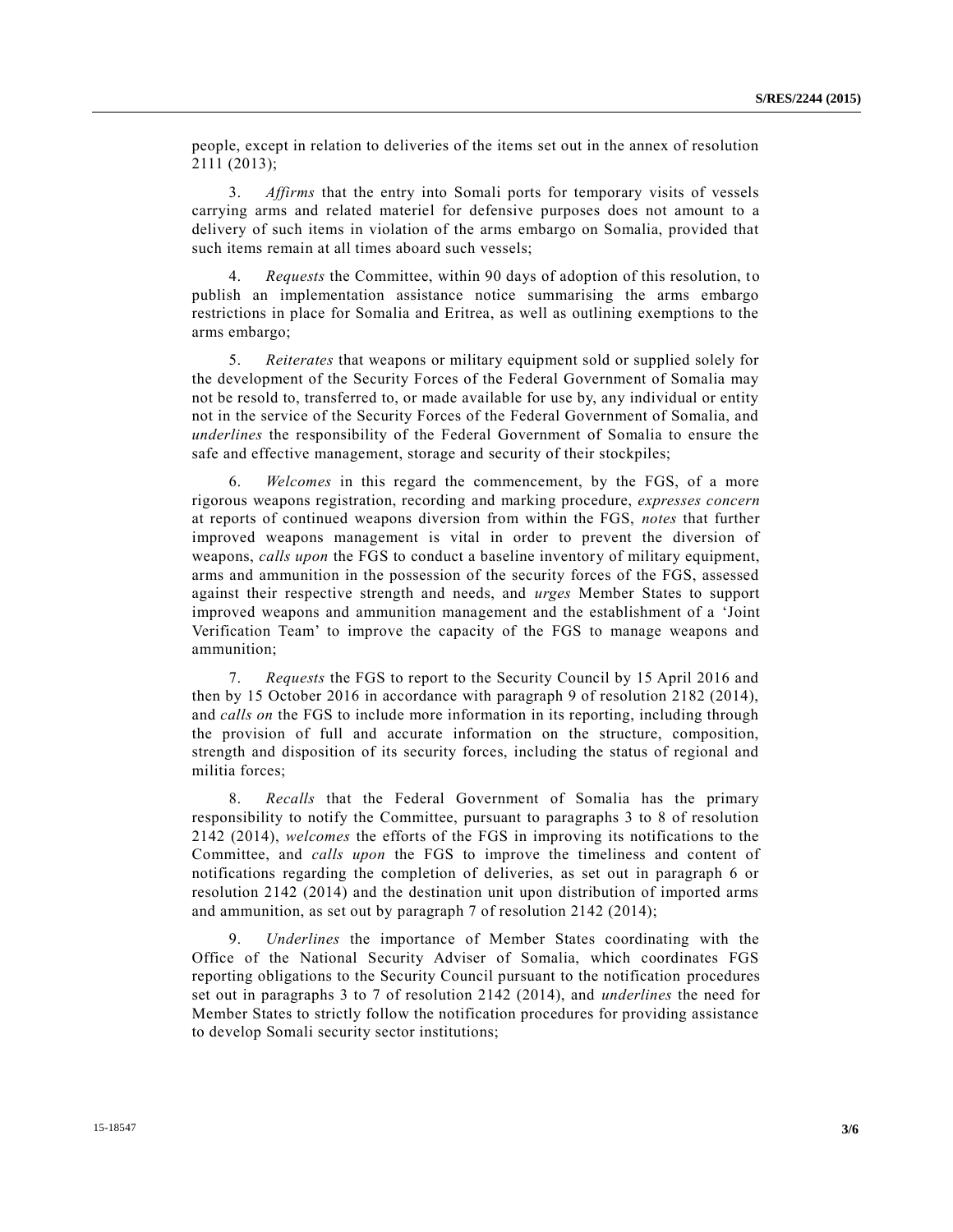10. *Urges* cooperation between AMISOM and the Somali National Army (SNA), as set out in paragraph 6 of resolution 2182 (2014), to document and register all military equipment captured as part of offensive operations or in the course of carrying out their mandates, involving other Security Forces of the Federal Government of Somalia as appropriate;

11. *Calls upon* the FGS to enhance civilian oversight of its security forces, in particular through investigation and prosecuting individuals responsible for violations of international humanitarian law, and in this context *recalls* the importance of the Secretary-General's Human Rights and Due Diligence Policy in relation to the support provided by the UN to the Somali National Army;

12. *Underlines* the importance of timely and predictable payment of salaries to the Somali security forces and *encourages* the FGS to implement systems to improve the timeliness and accountability of payments to Somali security forces;

13. *Further reaffirms* the arms embargo on Eritrea imposed by paragraphs 5 and 6 of resolution 1907 (2009) (hereafter referred to as "the arms embargo on Eritrea");

14. *Expresses concern* at the continued reports of corruption and diversion of public resources which pose a risk to state-building efforts, *expresses serious concern* at reports of financial impropriety involving members of the Federal Government, Regional Administrations and Federal Parliament, which pose a risk to state-building efforts, and in this context *underlines* that individuals engaged in acts which threaten the peace and reconciliation process in Somalia may be listed for targeted measures;

15. *Welcomes* the efforts which the FGS has made in order to improve its financial management procedures including engagement between the FGS and the International Monetary Fund (IMF), and *encourages* prompt implementation of IMF-recommended reforms to support the commencement of a Staff Monitored Programme; the development of the Somali Financial Management Information System; and the forthcoming independent review of the Financial Governance Committee;

16. *Reaffirms* Somalia's sovereignty over its natural resources;

17. *Reiterates its serious concern* that the petroleum sector in Somalia could be a driver for increased conflict, and in that context *underlines* the vital importance of the FGS putting in place, without undue delay, a resource-sharing arrangement and credible legal framework to ensure that the petroleum sector in Somalia does not become a source of increased tension;

18. *Reaffirms* the ban on the import and export of Somali charcoal, as set out in paragraph 22 of resolution 2036 (2012) ("the charcoal ban"), *condemns* the ongoing export of charcoal from Somalia, in violation of the total ban on the export of charcoal from Somalia, and *reiterates* that the Somali authorities shall take the necessary measures to prevent the export of charcoal from Somalia, and *further reiterates* its requests in paragraph 18 of resolution 2111 (2013), that AMISOM support and assist the Somali authorities in doing so, as part of AMISOM's implementation of its mandate set out in paragraph 1 of resolution 2093;

19. *Welcomes* the efforts of the Combined Maritime Forces (CMF) in their efforts to disrupt the export and import of charcoal to and from Somalia, and *further*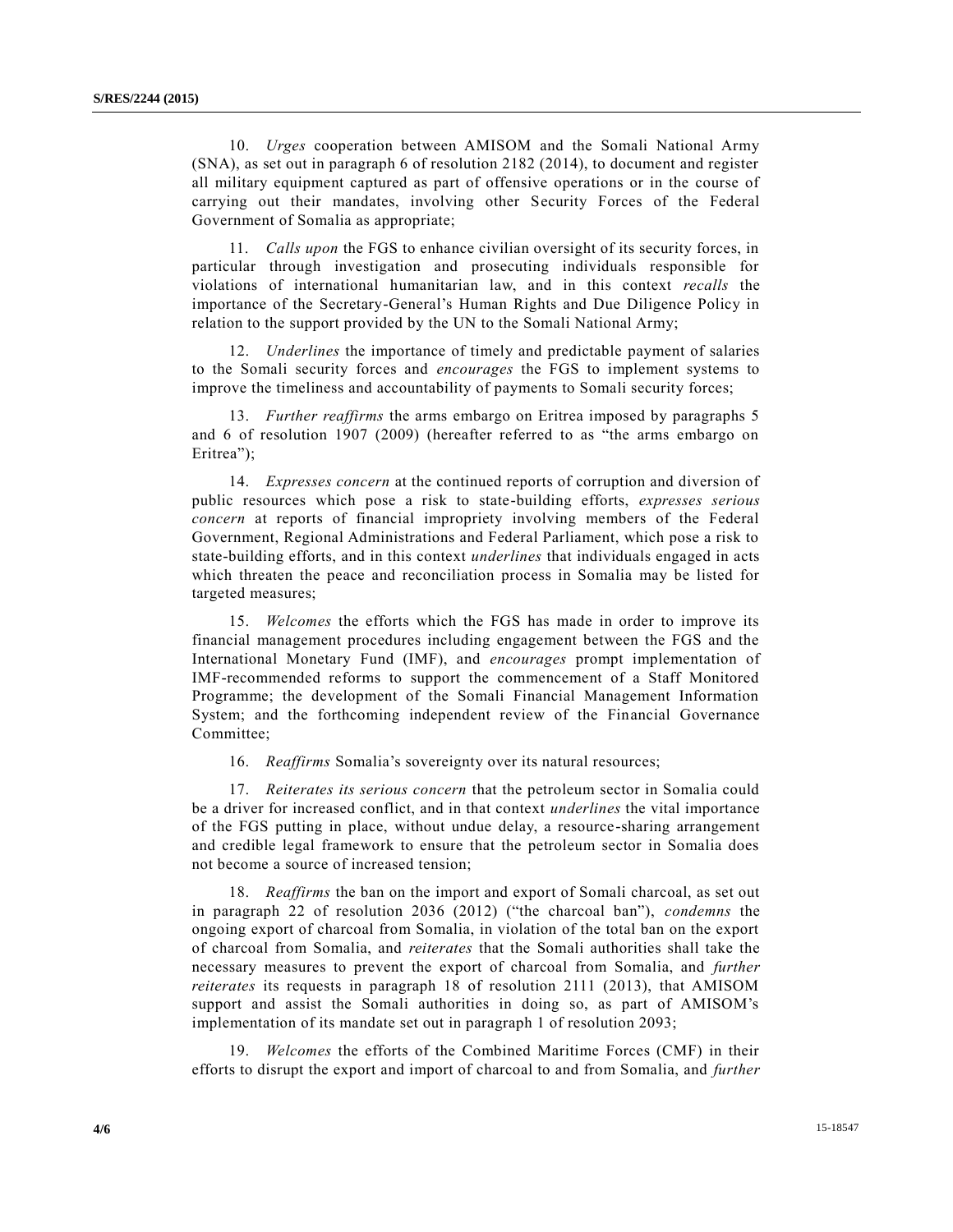*welcomes* the cooperation between the SEMG and CMF in keeping the Committee informed on the charcoal trade;

20. *Expresses concern* that the charcoal trade provides funding for Al-Shabaab, and in that context *reiterates* paragraphs 11 to 21 of resolution 2182 (2014), and *further decides* to renew the provisions set out in paragraph 15 of resolution 2182 (2014) until 15 November 2016;

21. *Encourages* the UN Office on Drugs and Crime to continue its work, within its current mandate, under the Indian Ocean Forum on Maritime Crime to bring together relevant Member States and international organisations to develop strategies to disrupt the trade in Somali charcoal;

22. *Expresses* serious concern at the deterioration of the humanitarian situation in Somalia, *condemns* in the strongest terms increased attacks against humanitarian actors and any misuse of donor assistance and the obstruction of the delivery of humanitarian aid, and reiterates paragraph 10 of resolution 2158 (2014) in this regard;

23. *Decides* that until 15 November 2016 and without prejudice to humanitarian assistance programmes conducted elsewhere, the measures imposed by paragraph 3 of resolution 1844 (2008) shall not apply to the payment of funds, other financial assets or economic resources necessary to ensure the timely d elivery of urgently needed humanitarian assistance in Somalia, by the United Nations, its specialized agencies or programmes, humanitarian organizations having observer status with the United Nations General Assembly that provide humanitarian assistance, and their implementing partners including bilaterally or multilaterally funded NGOs participating in the United Nations Humanitarian Response Plan for Somalia;

24. *Requests* the Emergency Relief Coordinator to report to the Security Council by 15 October 2016 on the delivery of humanitarian assistance in Somalia and on any impediments to the delivery of humanitarian assistance in Somalia, and *requests* relevant United Nations agencies and humanitarian organizations having observer status with the United Nations General Assembly and their implementing partners that provide humanitarian assistance in Somalia to increase their cooperation and willingness to share information with the United Nations;

25. *Welcomes* the SEMG's ongoing and significant efforts to engage with the Government of Eritrea, in that context *recalls* the two meetings by video conference between the Representative of the Government of Eritrea and the SEMG, *reiterates* its expectation that the Government of Eritrea will facilitate the entry of the SEMG to Eritrea, to discharge fully its mandate, in line with its repeated requests, including in paragraph 52 of resolution 2182 (2014); and *underlines* that deepened cooperation will help the Security Council be better informed about Eritrea's compliance with the relevant Security Council resolutions;

26. *Calls on* Eritrea to cooperate with the SEMG, including on public finance issues, in accordance with the SEMG's mandate, in order to demonstrate that Eritrea is not violating the terms of relevant Security Council resolutions;

27. *Urges* the Government of Eritrea to allow access or provide information, including to the SEMG, on the Djiboutian prisoners of war missing in action since the clashes of 10 to 12 June 2008, and *expresses* its hope that the mediation efforts